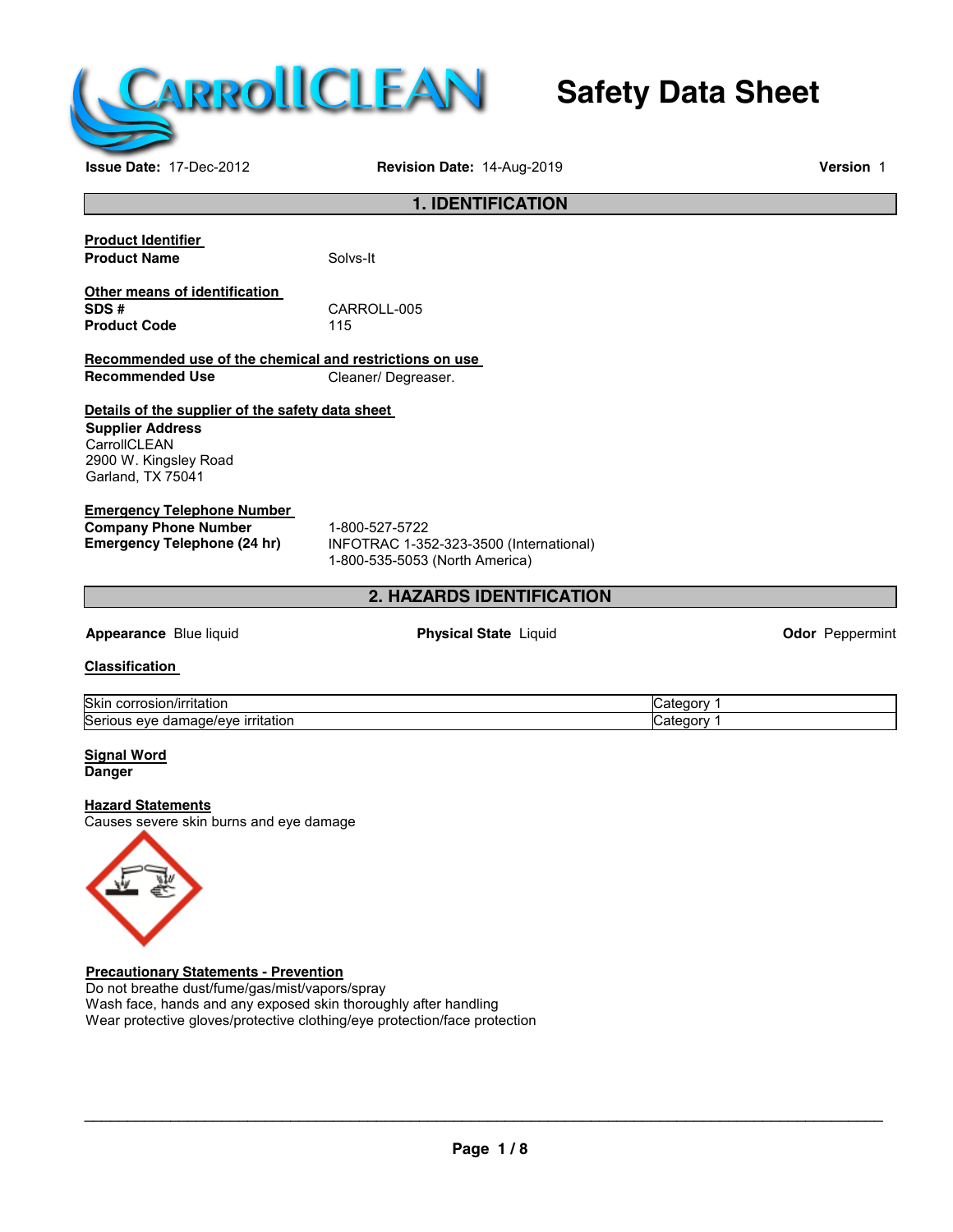#### **Precautionary Statements - Response**

IF IN EYES: Rinse cautiously with water for several minutes. Remove contact lenses, if present and easy to do. Continue rinsing Immediately call a poison center or doctor/physician

\_\_\_\_\_\_\_\_\_\_\_\_\_\_\_\_\_\_\_\_\_\_\_\_\_\_\_\_\_\_\_\_\_\_\_\_\_\_\_\_\_\_\_\_\_\_\_\_\_\_\_\_\_\_\_\_\_\_\_\_\_\_\_\_\_\_\_\_\_\_\_\_\_\_\_\_\_\_\_\_\_\_\_\_\_\_\_\_\_\_\_\_\_

IF ON SKIN (or hair): Remove/Take off immediately all contaminated clothing. Rinse skin with water/shower

Wash contaminated clothing before reuse

IF INHALED: Remove victim to fresh air and keep at rest in a position comfortable for breathing

Immediately call a poison center or doctor/physician

IF SWALLOWED: rinse mouth. Do NOT induce vomiting

#### **Precautionary Statements - Storage**

Store locked up

#### **Precautionary Statements - Disposal**

Dispose of contents/container to an approved waste disposal plant

#### **3. COMPOSITION/INFORMATION ON INGREDIENTS**

| <b>Chemical Name</b> | <b>CAS No</b> | Weight-% |
|----------------------|---------------|----------|
| Trade Secret         | Proprietary   | <5       |
| Trade Secret         | Proprietary   | <5       |
| Trade Secret         | Proprietary   | <5       |
| Trade Secret         | Proprietary   | <5       |
| Trade Secret         | Proprietary   | <5       |
| Trade Secret         | Proprietary   | <5       |

\*\*If Chemical Name/CAS No is "proprietary" and/or Weight-% is listed as a range, the specific chemical identity and/or percentage of composition has been withheld as a trade secret.\*\*

#### **4. FIRST-AID MEASURES**

| <b>First Aid Measures</b>           |                                                                                                                                                                                                                                                    |
|-------------------------------------|----------------------------------------------------------------------------------------------------------------------------------------------------------------------------------------------------------------------------------------------------|
| <b>Eye Contact</b>                  | Rinse immediately with plenty of water, also under the eyelids, for at least 15 minutes.<br>Seek immediate medical attention/advice.                                                                                                               |
| <b>Skin Contact</b>                 | Take off contaminated clothing. Wash with soap and water. If irritation persists, seek<br>medical attention. Wash contaminated clothing before reuse.                                                                                              |
| <b>Inhalation</b>                   | Remove to fresh air. Call a physician immediately.                                                                                                                                                                                                 |
| Ingestion                           | Give large quantities of water. Do not induce vomiting. Get medical attention.                                                                                                                                                                     |
| Most important symptoms and effects |                                                                                                                                                                                                                                                    |
| <b>Symptoms</b>                     | Prolonged contact may even cause severe skin irritation or mild burn. Causes painful<br>stinging or burning of eyes and lids, watering of eyes. Mist or vapor inhalation can cause<br>irritation to the nose, throat, and upper respiratory tract. |
|                                     | <u>Indication of any immediate medical ettention and encoial treatment needed</u>                                                                                                                                                                  |

#### **Indication of any immediate medical attention and special treatment needed**

**Notes to Physician**  Treat symptomatically.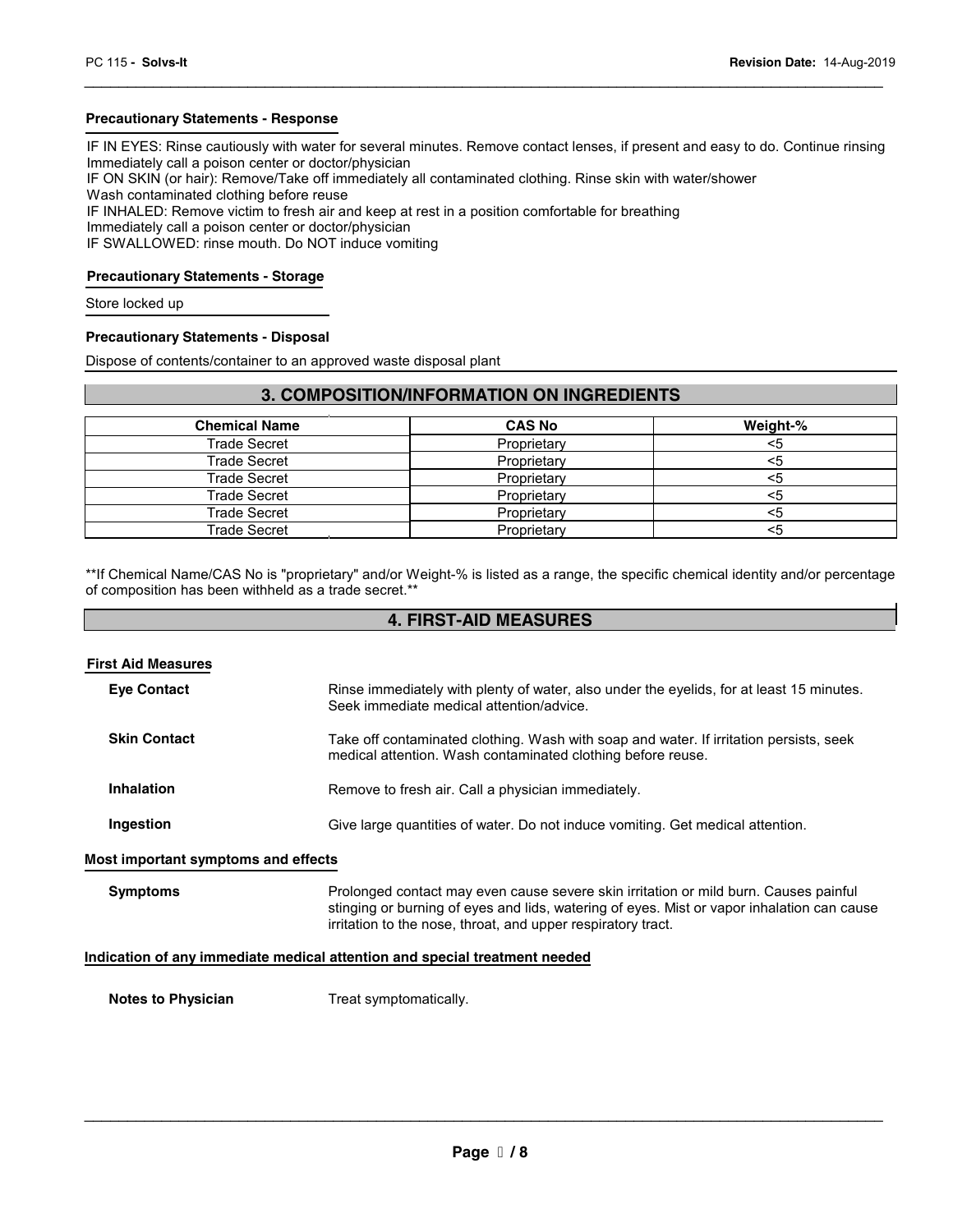#### \_\_\_\_\_\_\_\_\_\_\_\_\_\_\_\_\_\_\_\_\_\_\_\_\_\_\_\_\_\_\_\_\_\_\_\_\_\_\_\_\_\_\_\_\_\_\_\_\_\_\_\_\_\_\_\_\_\_\_\_\_\_\_\_\_\_\_\_\_\_\_\_\_\_\_\_\_\_\_\_\_\_\_\_\_\_\_\_\_\_\_\_\_ **5. FIRE-FIGHTING MEASURES**

#### **Suitable Extinguishing Media**

Use extinguishing measures that are appropriate to local circumstances and the surrounding environment.

**Unsuitable Extinguishing Media** Not determined.

#### **Specific Hazards Arising from the Chemical**

None known.

#### **Protective equipment and precautions for firefighters**

As in any fire, wear self-contained breathing apparatus pressure-demand, MSHA/NIOSH (approved or equivalent) and full protective gear.

#### **6. ACCIDENTAL RELEASE MEASURES**

#### **Personal precautions, protective equipment and emergency procedures**

| <b>Personal Precautions</b>                          | Use personal protective equipment as required.                                                                |
|------------------------------------------------------|---------------------------------------------------------------------------------------------------------------|
| <b>Environmental Precautions</b>                     | See Section 12 for additional Ecological Information.                                                         |
| Methods and material for containment and cleaning up |                                                                                                               |
| <b>Methods for Containment</b>                       | Prevent further leakage or spillage if safe to do so.                                                         |
| <b>Methods for Clean-Up</b>                          | Flood area with water and then mop up. Dispose of in accordance with federal, state and<br>local regulations. |

### **7. HANDLING AND STORAGE**

#### **Precautions for safe handling**

| <b>Advice on Safe Handling</b> | Handle in accordance with good industrial hygiene and safety practice. Do not destroy or |
|--------------------------------|------------------------------------------------------------------------------------------|
|                                | deface the label. Wash thoroughly after handling. Use personal protection recommended in |
|                                | Section 8. Do not breathe dust/fume/gas/mist/vapors/spray.                               |

#### **Conditions for safe storage, including any incompatibilities**

| <b>Storage Conditions</b> | Keep containers tightly closed in a dry, cool and well-ventilated place. Store containers<br>upright. Store locked up. |
|---------------------------|------------------------------------------------------------------------------------------------------------------------|
| Incompatible Materials    | Oxidizing agents. Strong acids.                                                                                        |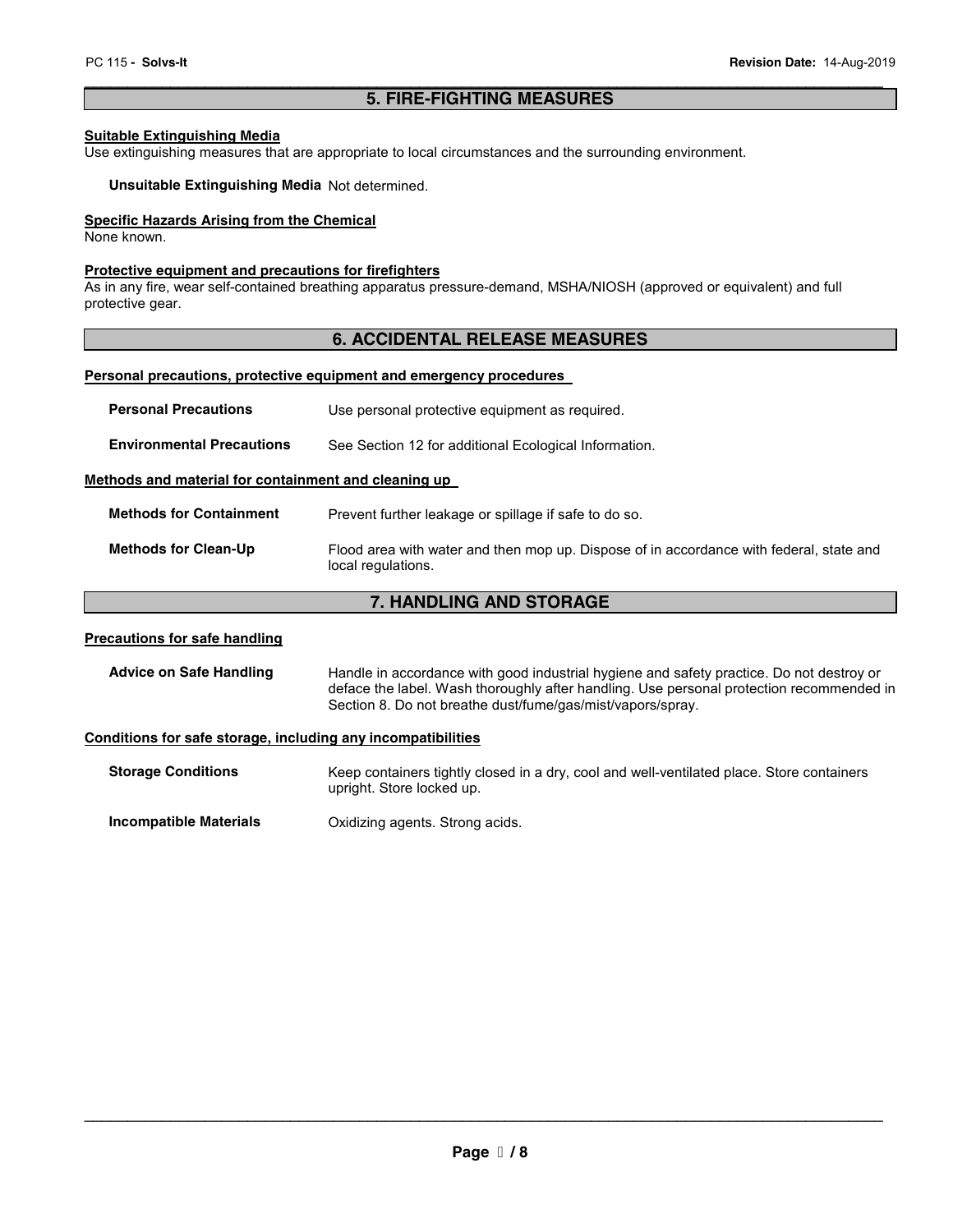#### \_\_\_\_\_\_\_\_\_\_\_\_\_\_\_\_\_\_\_\_\_\_\_\_\_\_\_\_\_\_\_\_\_\_\_\_\_\_\_\_\_\_\_\_\_\_\_\_\_\_\_\_\_\_\_\_\_\_\_\_\_\_\_\_\_\_\_\_\_\_\_\_\_\_\_\_\_\_\_\_\_\_\_\_\_\_\_\_\_\_\_\_\_ **8. EXPOSURE CONTROLS/PERSONAL PROTECTION**

#### **Exposure Guidelines**

| <b>Chemical Name</b> | <b>ACGIH TLV</b>            | <b>OSHA PEL</b>                                                                                                               | <b>NIOSH IDLH</b>                                          |
|----------------------|-----------------------------|-------------------------------------------------------------------------------------------------------------------------------|------------------------------------------------------------|
| <b>Trade Secret</b>  | TWA: 20 ppm                 | TWA: 50 ppm<br>TWA: 240 mg/m $3$<br>(vacated) TWA: 25 ppm<br>(vacated) TWA: 120 mg/m <sup>3</sup><br>(vacated) $S^*$<br>$S^*$ | IDLH: 700 ppm<br>TWA: 5 ppm<br>TWA: 24 mg/m <sup>3</sup>   |
| <b>Trade Secret</b>  | $2 \text{ mg/m}^3$          | $2$ mg/m <sup>s</sup>                                                                                                         |                                                            |
| <b>Trade Secret</b>  | Ceiling: $2 \text{ mg/m}^3$ | TWA: $2 \text{ mg/m}^3$<br>(vacated) Ceiling: $2 \text{ mg/m}^3$                                                              | IDLH: 10 mg/m <sup>3</sup><br>Ceiling: 2 mg/m <sup>3</sup> |
| <b>Trade Secret</b>  | 15 mg/m <sup>3</sup>        | 15 mg/m <sup>3</sup>                                                                                                          |                                                            |

#### **Appropriate engineering controls**

**Engineering Controls** Apply technical measures to comply with the occupational exposure limits.

#### **Individual protection measures, such as personal protective equipment**

| <b>Eve/Face Protection</b>      | Goggles.                                                   |
|---------------------------------|------------------------------------------------------------|
| <b>Skin and Body Protection</b> | Rubber gloves.                                             |
| <b>Respiratory Protection</b>   | Ensure adequate ventilation, especially in confined areas. |

**General Hygiene Considerations** Handle in accordance with good industrial hygiene and safety practice.

#### **9. PHYSICAL AND CHEMICAL PROPERTIES**

#### **Information on basic physical and chemical properties**

| <b>Physical State</b><br>Appearance<br>Color                                                                                                                                                                                                                                                                                                                                                                                                                                                                                                                                                                                          | Liquid<br>Blue liquid<br>Blue                                                                                                                                                                                                                                                                                                                   | Odor<br><b>Odor Threshold</b>   | Peppermint<br>Not determined |
|---------------------------------------------------------------------------------------------------------------------------------------------------------------------------------------------------------------------------------------------------------------------------------------------------------------------------------------------------------------------------------------------------------------------------------------------------------------------------------------------------------------------------------------------------------------------------------------------------------------------------------------|-------------------------------------------------------------------------------------------------------------------------------------------------------------------------------------------------------------------------------------------------------------------------------------------------------------------------------------------------|---------------------------------|------------------------------|
| <b>Property</b><br>рH<br><b>Melting Point/Freezing Point</b><br><b>Boiling Point/Boiling Range</b><br><b>Flash Point</b><br><b>Evaporation Rate</b><br><b>Flammability (Solid, Gas)</b><br><b>Upper Flammability Limits</b><br><b>Lower Flammability Limit</b><br><b>Vapor Pressure</b><br><b>Vapor Density</b><br><b>Specific Gravity</b><br><b>Water Solubility</b><br>Solubility in other solvents<br><b>Partition Coefficient</b><br><b>Auto-ignition Temperature</b><br><b>Decomposition Temperature</b><br><b>Kinematic Viscosity</b><br><b>Dynamic Viscosity</b><br><b>Explosive Properties</b><br><b>Oxidizing Properties</b> | Values<br>12.6<br>Not available<br>Not determined<br>None<br>Not determined<br>n/a-liquid<br>Not determined<br>Not determined<br>Not available<br>Not determined<br>1.060<br>Completely soluble<br>Not determined<br>Not determined<br>Not determined<br>Not determined<br>Not determined<br>Not determined<br>Not determined<br>Not determined | Remarks • Method<br>$(1=Water)$ |                              |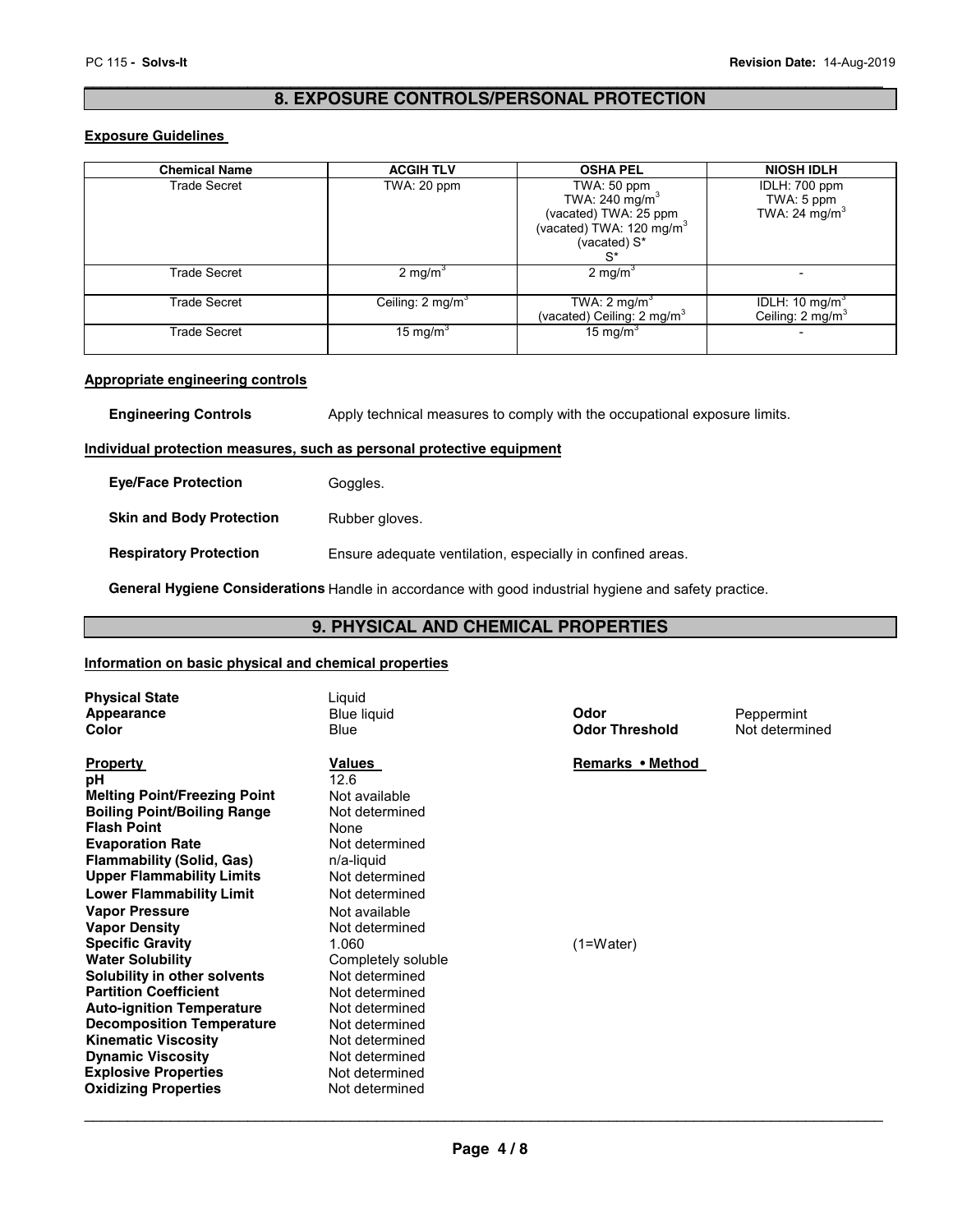#### \_\_\_\_\_\_\_\_\_\_\_\_\_\_\_\_\_\_\_\_\_\_\_\_\_\_\_\_\_\_\_\_\_\_\_\_\_\_\_\_\_\_\_\_\_\_\_\_\_\_\_\_\_\_\_\_\_\_\_\_\_\_\_\_\_\_\_\_\_\_\_\_\_\_\_\_\_\_\_\_\_\_\_\_\_\_\_\_\_\_\_\_\_ **10. STABILITY AND REACTIVITY**

#### **Reactivity**

Not reactive under normal conditions.

#### **Chemical Stability**

Stable under recommended storage conditions.

#### **Possibility of Hazardous Reactions**

None under normal processing.

#### **Conditions to Avoid**

Keep out of reach of children.

#### **Incompatible Materials**

Oxidizing agents. Strong acids.

#### **Hazardous Decomposition Products**

None known based on information supplied.

#### **11. TOXICOLOGICAL INFORMATION**

#### **Information on likely routes of exposure**

| <b>Product Information</b> |                                  |
|----------------------------|----------------------------------|
| <b>Eve Contact</b>         | Causes severe eye damage.        |
| <b>Skin Contact</b>        | Causes severe skin burns.        |
| <b>Inhalation</b>          | Avoid breathing vapors or mists. |
| Ingestion                  | Do not taste or swallow.         |

#### **Component Information**

| <b>Chemical Name</b> | Oral LD50            | Dermal LD50                    | <b>Inhalation LC50</b>            |
|----------------------|----------------------|--------------------------------|-----------------------------------|
| Trade Secret         | $= 470$ mg/kg (Rat)  | = 2270 mg/kg (Rat) = 220 mg/kg | $= 2.21$ mg/L (Rat) 4 h = 450 ppm |
|                      |                      | Rabbit)                        | Rat ) 4 h                         |
| <b>Trade Secret</b>  | $= 600$ mg/kg (Rat)  |                                |                                   |
| Trade Secret         | $= 500$ mg/kg (Rat)  |                                | $\overline{\phantom{a}}$          |
| <b>Trade Secret</b>  |                      | $= 1350$ mg/kg (Rabbit)        | -                                 |
| <b>Trade Secret</b>  | $= 3100$ mg/kg (Rat) | $>$ 7940 mg/kg (Rabbit)        |                                   |
| <b>Trade Secret</b>  | $= 7200$ mg/kg (Rat) |                                | -                                 |
| <b>Trade Secret</b>  | $=$ 3184 mg/kg (Rat) | $= 15440$ mg/kg (Rabbit)       |                                   |
| <b>Trade Secret</b>  | $= 1378$ mg/kg (Rat) | $> 2$ g/kg (Rabbit)            |                                   |
| Trade Secret         | $= 10$ g/kg (Rat)    |                                |                                   |

#### **Information on physical, chemical and toxicological effects**

**Symptoms** Please see section 4 of this SDS for symptoms.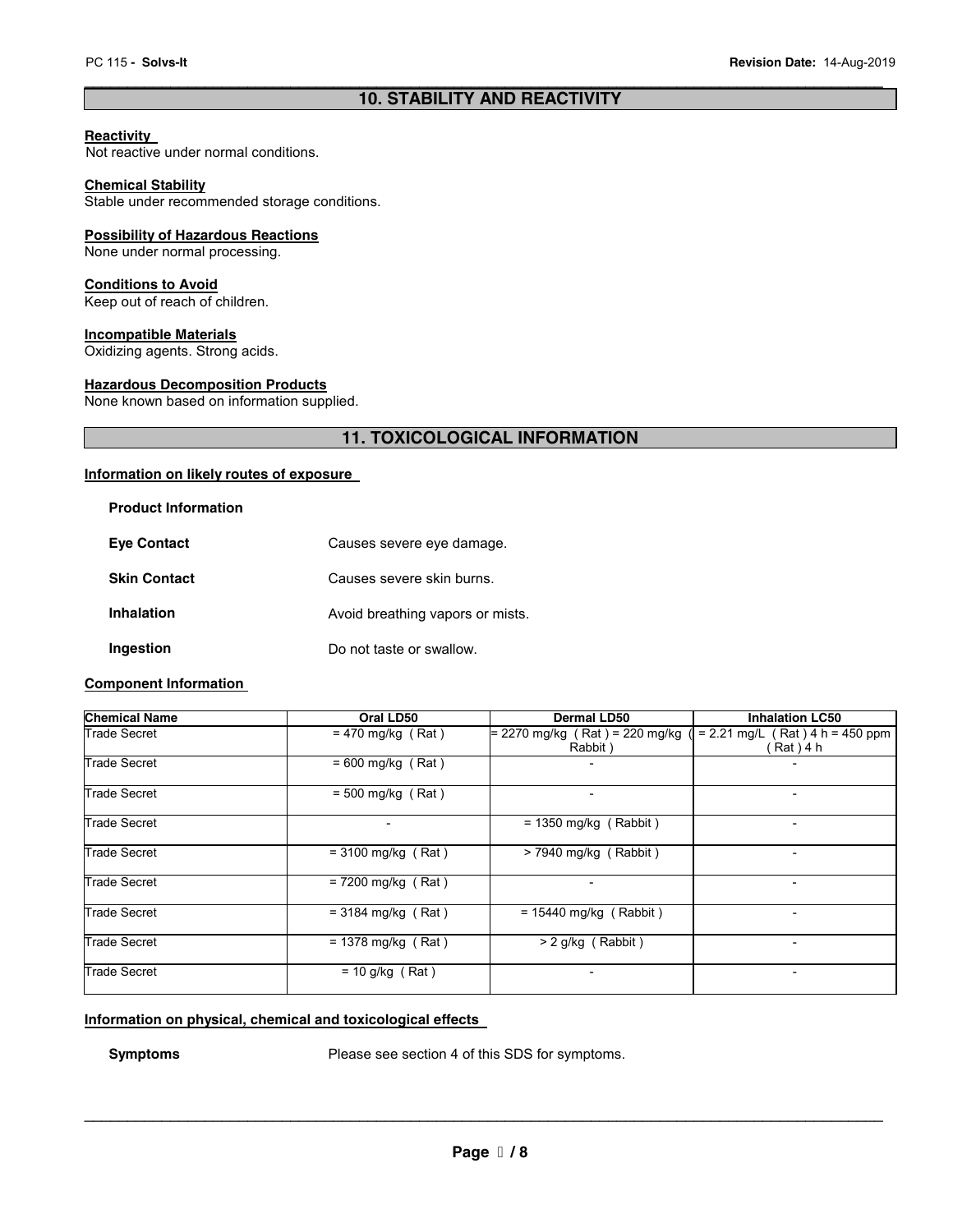#### **Delayed and immediate effects as well as chronic effects from short and long-term exposure**

**Carcinogenicity Not classifiable as a human carcinogen.** 

| .<br>Chemical:<br>Name      | <b>ACGIH</b> | <b>IARC</b><br>$\sim$ | <b>NTP</b> | <b>OCUA</b> |
|-----------------------------|--------------|-----------------------|------------|-------------|
| <sup>-</sup> rade<br>Secret | $\sim$<br>mυ | $2$ roun              |            |             |

\_\_\_\_\_\_\_\_\_\_\_\_\_\_\_\_\_\_\_\_\_\_\_\_\_\_\_\_\_\_\_\_\_\_\_\_\_\_\_\_\_\_\_\_\_\_\_\_\_\_\_\_\_\_\_\_\_\_\_\_\_\_\_\_\_\_\_\_\_\_\_\_\_\_\_\_\_\_\_\_\_\_\_\_\_\_\_\_\_\_\_\_\_

#### **Legend**

**ACGIH (American Conference of Governmental Industrial Hygienists)**  A3 - Animal Carcinogen

**IARC (International Agency for Research on Cancer)** 

Group 3 IARC components are "not classifiable as human carcinogens"

#### **Numerical measures of toxicity**

Not determined

### **12. ECOLOGICAL INFORMATION**

#### **Ecotoxicity**

An environmental hazard cannot be excluded in the event of unprofessional handling or disposal.

| <b>Chemical Name</b> | Algae/aquatic plants                                  | <b>Fish</b>                                                                                                | <b>Toxicity to</b><br>microorganisms | <b>Crustacea</b>                                      |
|----------------------|-------------------------------------------------------|------------------------------------------------------------------------------------------------------------|--------------------------------------|-------------------------------------------------------|
| <b>Trade Secret</b>  |                                                       | 1490: 96 h Lepomis<br>macrochirus mg/L LC50                                                                |                                      | 1698 - 1940: 24 h Daphnia<br>magna mg/L EC50 1000: 48 |
|                      |                                                       | static 2950: 96 h Lepomis<br>macrochirus mg/L LC50                                                         |                                      | h Daphnia magna mg/L<br>EC50                          |
| <b>Trade Secret</b>  |                                                       | 210: 96 h Brachydanio rerio<br>mg/L LC50 semi-static 210:<br>96 h Brachydanio rerio mg/L<br>LC50           |                                      | 216: 96 h Daphnia magna<br>mg/L EC50                  |
| Trade Secret         | 29: 96 h Pseudokirchneriella<br>subcapitata mg/L EC50 | 10.8: 96 h Oncorhynchus<br>mykiss mg/L LC50 static 3.5<br>- 10: 96 h Brachydanio rerio<br>mg/L LC50 static |                                      | 5.88: 48 h Daphnia magna<br>mg/L EC50                 |
| <b>Trade Secret</b>  |                                                       | 45.4: 96 h Oncorhynchus<br>mykiss mg/L LC50 static                                                         |                                      |                                                       |
| <b>Trade Secret</b>  |                                                       | 1650: 48 h Leuciscus idus<br>mg/L LC50                                                                     |                                      |                                                       |
| <b>Trade Secret</b>  |                                                       | 11619: 96 h Pimephales<br>promelas mg/L LC50 static                                                        |                                      | 10: 48 h Daphnia magna<br>mg/L EC50                   |
| <b>Trade Secret</b>  | 1.01: 72 h Desmodesmus<br>subspicatus mg/L EC50       | 41: 96 h Lepomis<br>macrochirus mg/L LC50<br>static 59.8: 96 h Pimephales<br>promelas mg/L LC50 static     |                                      | 610: 24 h Daphnia magna<br>mg/L EC50                  |

#### **Persistence/Degradability**

Not determined.

#### **Bioaccumulation**

Not determined.

## **Mobility**

| <b>Chemical</b><br>' Name | .<br>Partition<br><b>Coefficient</b> |
|---------------------------|--------------------------------------|
| Frade Secret              | ּ הי<br>U.OI                         |

#### **Other Adverse Effects**

Not determined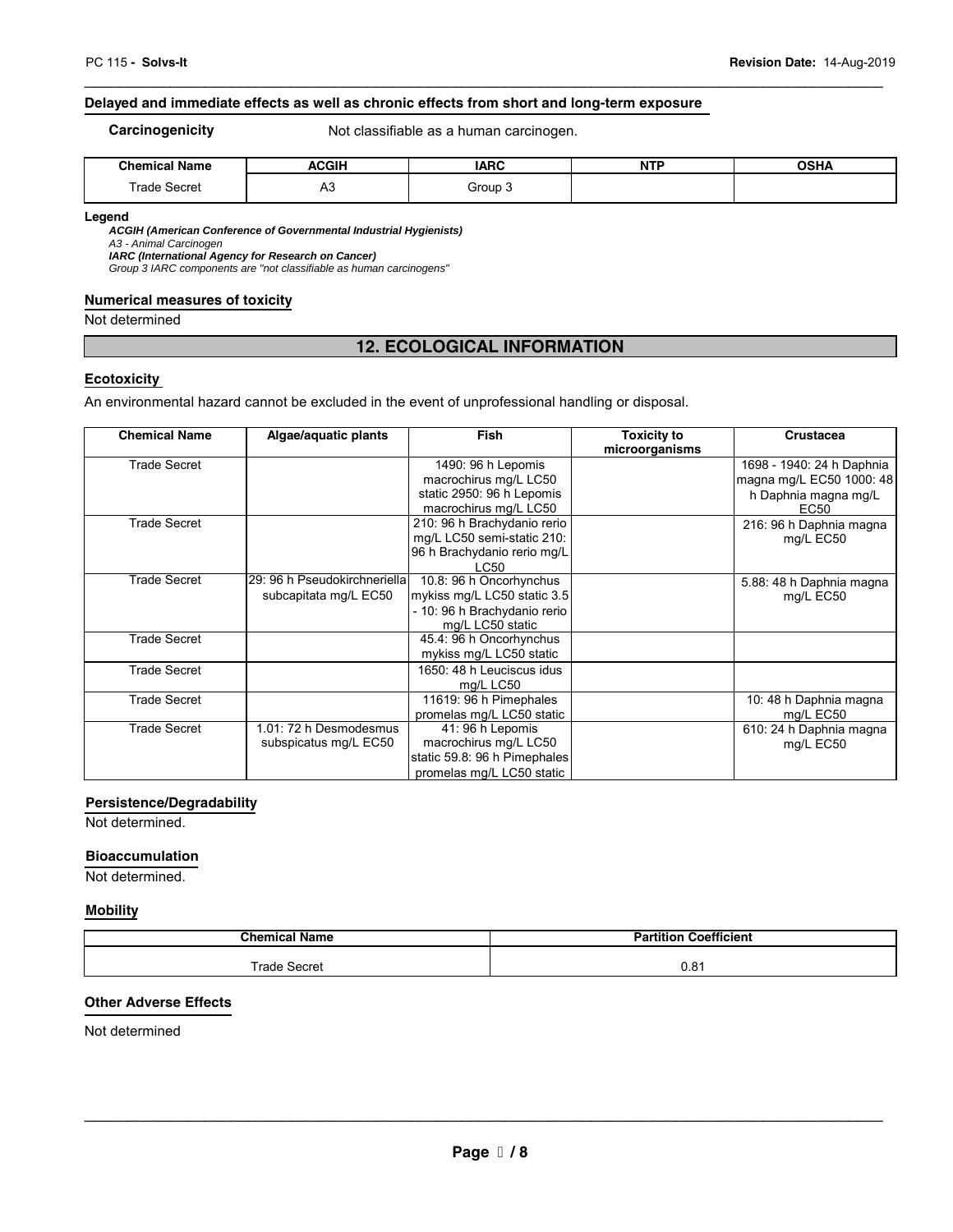#### \_\_\_\_\_\_\_\_\_\_\_\_\_\_\_\_\_\_\_\_\_\_\_\_\_\_\_\_\_\_\_\_\_\_\_\_\_\_\_\_\_\_\_\_\_\_\_\_\_\_\_\_\_\_\_\_\_\_\_\_\_\_\_\_\_\_\_\_\_\_\_\_\_\_\_\_\_\_\_\_\_\_\_\_\_\_\_\_\_\_\_\_\_ **13. DISPOSAL CONSIDERATIONS**

#### **Waste Treatment Methods**

| <b>Disposal of Wastes</b>     | Disposal should be in accordance with applicable regional, national and local laws and<br>regulations. |
|-------------------------------|--------------------------------------------------------------------------------------------------------|
| <b>Contaminated Packaging</b> | Disposal should be in accordance with applicable regional, national and local laws and<br>regulations. |

#### **California Hazardous Waste Status**

| <b>Chemical Name</b> | California Hazardous Waste Status |
|----------------------|-----------------------------------|
| Trade<br>Secret      | Toxic                             |
|                      | orrosive;                         |

|            | <b>14. TRANSPORT INFORMATION</b> |
|------------|----------------------------------|
| <u>DOT</u> | Not regulated                    |
| IATA       | Not regulated                    |
| IMDG       | Not regulated                    |

#### **15. REGULATORY INFORMATION**

#### **International Inventories**

| <b>TSCA</b> | Listed |
|-------------|--------|
| Legend:     |        |

**TSCA** - United States Toxic Substances Control Act Section 8(b) Inventory

**DSL/NDSL** - Canadian Domestic Substances List/Non-Domestic Substances List

**EINECS/ELINCS** - European Inventory of Existing Chemical Substances/European List of Notified Chemical Substances

**ENCS** - Japan Existing and New Chemical Substances

**IECSC** - China Inventory of Existing Chemical Substances

**KECL** - Korean Existing and Evaluated Chemical Substances

**PICCS** - Philippines Inventory of Chemicals and Chemical Substances

#### **US Federal Regulations**

#### **CERCLA**

| <b>Chemical Name</b> | <b>Hazardous Substances RQs</b> | <b>CERCLA/SARA RQ</b> | <b>Reportable Quantity (RQ)</b>           |
|----------------------|---------------------------------|-----------------------|-------------------------------------------|
| Trade Secret         | 1000 lb                         |                       | RQ 1000 lb final RQ<br>RQ 454 kg final RQ |
| Trade Secret         | 1000 lb                         |                       | RQ 1000 lb final RQ<br>RQ 454 kg final RQ |

#### **SARA 313**

| <b>Chemical Name</b> | <b>CAS No</b> | Weight-% | <b>SARA 313 - Threshold</b> |
|----------------------|---------------|----------|-----------------------------|
|                      |               |          | Values %                    |
| Trade Secret -       |               | <ວ       | ٠.υ                         |
| Trade Secret -       |               | $0.1 -$  |                             |